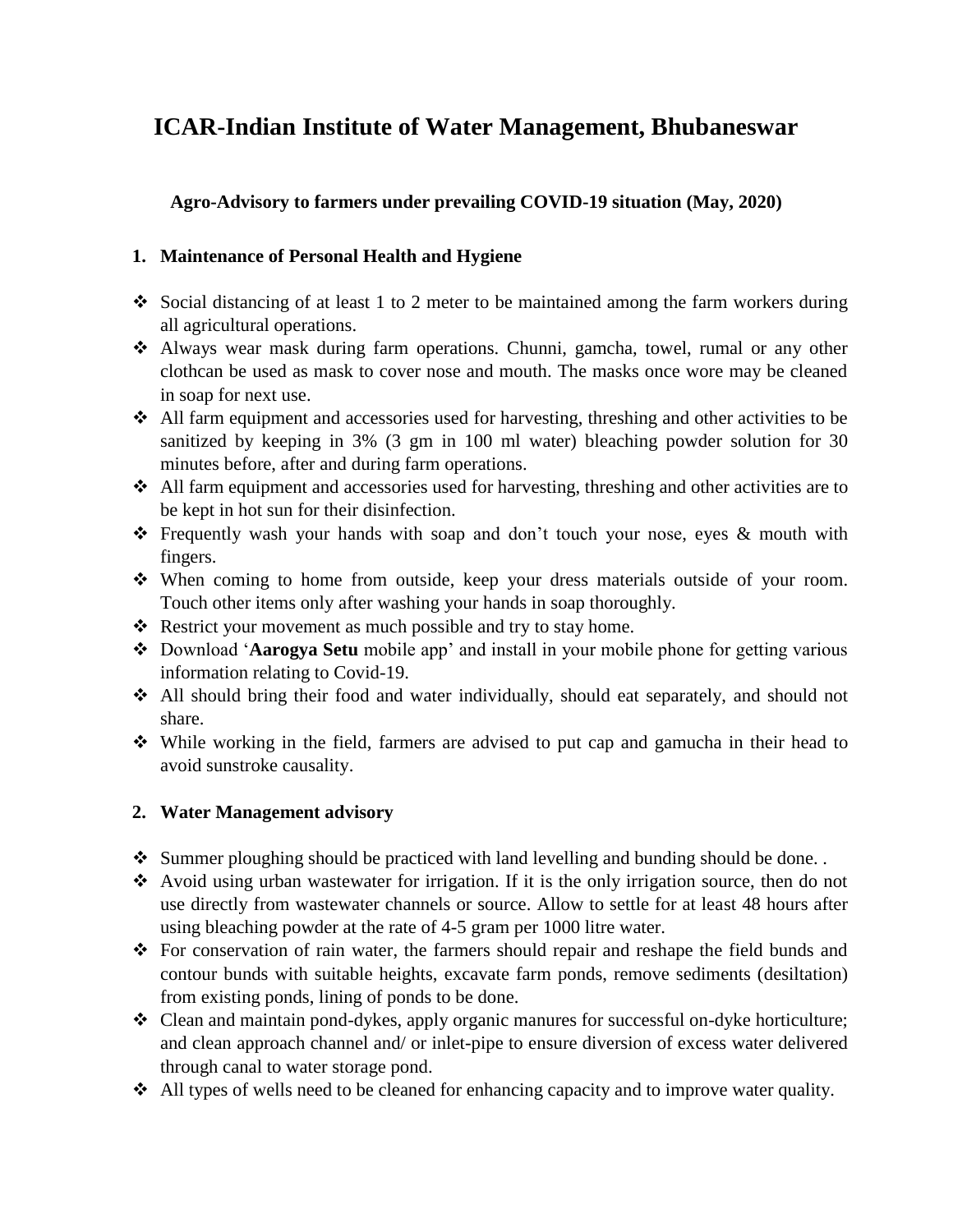#### **A) Field crops**

- $\div$  In sugarcane, practice mulching using sugarcane trashes or other suitable locally available material and alternate furrow irrigation to save water.
- Application of pesticides like Imidacloprid, Fipronil, Chlorpyrifos is suggested to control termite damage in summer crops.
- Apply irrigation as per crop water requirement using available surface /groundwater resources.
- $\cdot \cdot$  It is suggested to drain excess water from paddy fields after dough stage.
- \* For green manuring, dhaincha should be sown on the last week of May after incorporation of FYM and compost.

### **B) Vegetable and fruit crops**

- $\cdot$  Paddy straw mulching @5 to 10 t/ha for pointed gourd and spray Carbendazim (1.5 ml in 1 litre water) to control fungal wilt.
- Supplemental/life-saving irrigation from Water Harvesting Structures/Check Dams/Rubber Dams for summer vegetables like watermelon, cucumber, okra and cowpea.
- Soil application of Cartap hydrochloride  $\omega$  25 kg/ha to control fruit & shoot borer in brinjal.
- $\triangle$  Apply 2g Chloromethanol or 2g Oxycarboxin in 1 litre of water to control rust disease in cowpea
- Apply *Trichodermaharzianum* or *T. viride* (25-50 g/plant), neem cake (250-500 g/ plant) or Carbofuran (50 g/ plant) in basin of root-knot infected guava trees.
- $\cdot \cdot$  Thick mulch with coconut leaves (15 no.s) or any other material should be applied in the basin area (1.8 m radius) of coconut to conserve moisture.
- $\div$  Farmers should stagger the harvesting of summer vegetables so as to minimize the price loss and post-harvest wastages.
- Do not to use urban wastewater for irrigation of vegetable crops and harvested produce should not be washed with wastewater